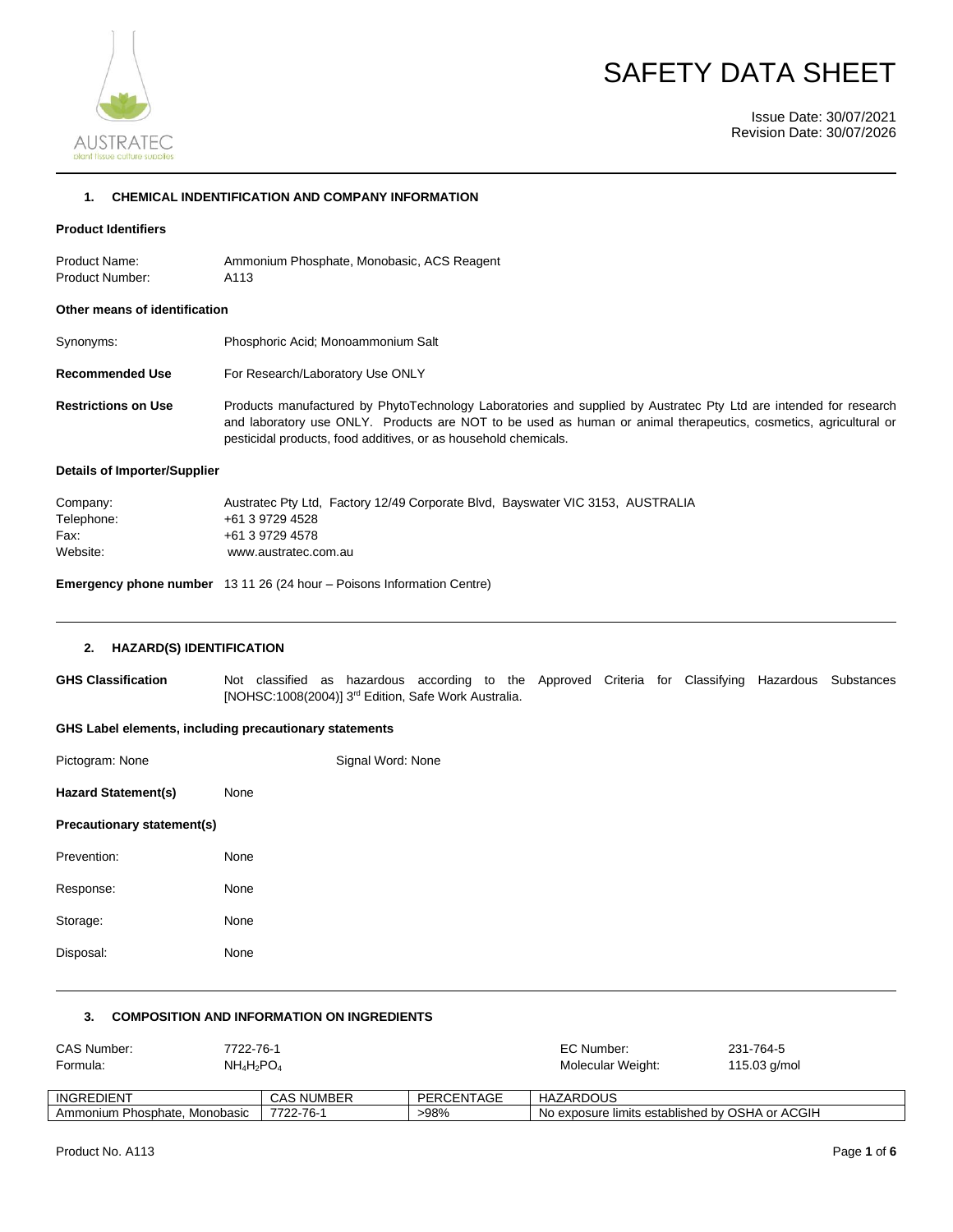#### **4. FIRST AID MEASURES**

#### **Description of first aid measures**

General advice: Consult a doctor/physician. Show this safety data sheet to the doctor in attendance.

Ingestion: MAY CAUSE IRRITATION IF SWALLOWED. If swallowed, wash mouth out with water. Never give anything by mouth to an unconscious person. Seek medical attention.

Inhalation: MAY CAUSE IRRITATION TO RESPIRATORY TRACT. Safely remove person to fresh air. If not breathing, begin cardiopulmonary resuscitation (CPR). If breathing is difficult, ensure clear airway and give oxygen. Seek medical attention.

Eye contact: DIRECT CONTACT MAY CAUSE IRRITATION, REDNESS, TEARING, OR BLURRED VISION. Flush eye out immediately with water for at least 15 minutes. Eyelids should be held away from the eyeball to ensure thorough rinsing. Seek medical attention if irritation persists.

Skin contact: MAY CAUSE IRRITATION, REDDENING, ITCHING OR INFLAMATION. Wash area thoroughly with soap and water. Remove and wash contaminated clothing. Seek medical attention.

#### **Most important symptoms and effects, both acute and delayed**

See section 2 and/or section 11

## **Recommendation for immediate medical attention and special treatment needed**

No data available

#### **5. FIRE FIGHTING MEASURES**

| Suitable extinguishing media                                    | Water spray, carbon dioxide, dry chemical powder, or appropriate foam. Use extinguishing media<br>suitable for surrounding fire.                                                        |  |
|-----------------------------------------------------------------|-----------------------------------------------------------------------------------------------------------------------------------------------------------------------------------------|--|
| Specific hazards arising from the chemical                      |                                                                                                                                                                                         |  |
| Hazardous combustion products:                                  | May emit toxic fumes under fire conditions.                                                                                                                                             |  |
| Toxic gases produced:                                           | Nitrogen oxides, ammonia, phosphorus oxides.                                                                                                                                            |  |
| Special protective equipment and<br>precaution for firefighters | In the event of fire, wear full protective clothing and NIOSH (US) or EN145 (EU) approved self<br>contained breathing apparatus. Evacuate the area and fight fire from a safe distance. |  |

## **6. ACCIDENTAL RELEASE MEASURES**

| Personal precautions, protective<br>equipment and emergency procedures | Use personal protection equipment (PPE) recommended in Section 8. Avoid dust formation. Avoid<br>breathing vapors, mist or gas. Ensure adequate ventilation especially in confined areas. Evacuate<br>personnel to safe areas. Avoid breathing dust. |  |
|------------------------------------------------------------------------|------------------------------------------------------------------------------------------------------------------------------------------------------------------------------------------------------------------------------------------------------|--|
| <b>Environmental precautions</b>                                       | Prevent further leakage or spillage if safe to do so. Do not let product enter drains.                                                                                                                                                               |  |
| Methods and materials for containment<br>and cleanup                   | Wear suitable protective clothing. Avoid dust formation. Carefully sweep up and remove. Place<br>in a dry container and cover. Remove from area for safe disposal (see section 13). Flush spill area<br>with water. Do not let product enter drain.  |  |

## **7. HANDLING AND STORAGE**

**Precautions for safe handling Avoid contact with skin and eyes. Avoid dust formation and aerosols. Avoid incompatible substances.** Provide appropriate exhaust ventilation where dust is formed. Wash thoroughly after use.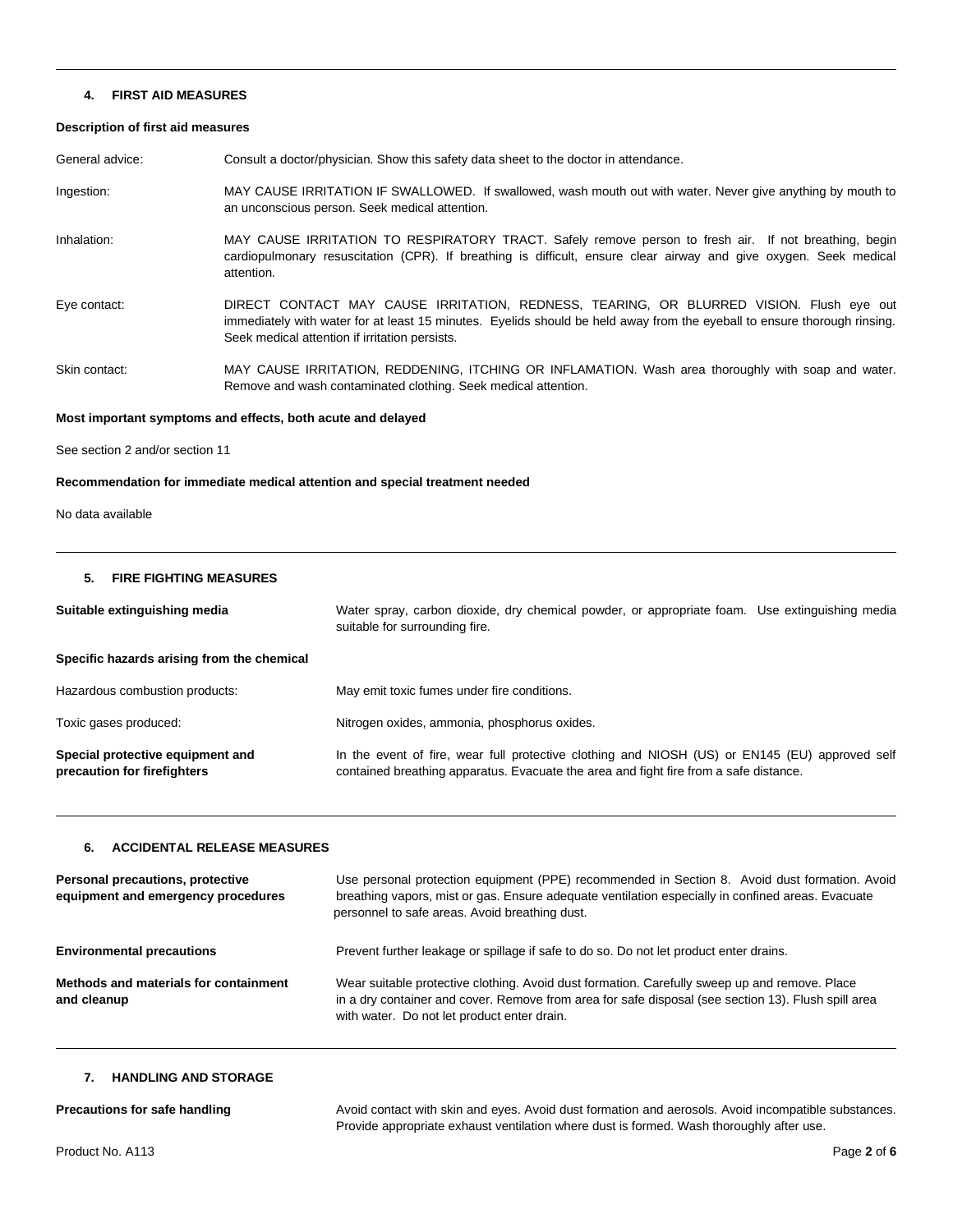| <b>Conditions for safe storage</b>     | Keep in a tightly closed container and store in a cool, dry and well ventilated area. |  |
|----------------------------------------|---------------------------------------------------------------------------------------|--|
| <b>Recommended Storage Temperature</b> | Room Temperature.                                                                     |  |
| Incompatibilities                      | Strong oxidizing agents, alkalis, strong acids, bicarbonates, sodium hypochloride.    |  |

# **8. EXPOSURE CONTROLS AND PERSONAL PROTECTION**

| <b>Exposure control measures</b>            |                                                                                                                                                                          |
|---------------------------------------------|--------------------------------------------------------------------------------------------------------------------------------------------------------------------------|
| Australian Exposure Standards (TWA:STEL):   | No data available                                                                                                                                                        |
| OSHA's permissable exposure limits (PEL's): | No data available                                                                                                                                                        |
| ACGIH threshold limit values (TLV's):       | No data available                                                                                                                                                        |
| <b>Engineering controls</b>                 | Handle in accordance to general industrial hygiene and chemical safety practice.                                                                                         |
| Personal protective equipment (PPE)         |                                                                                                                                                                          |
| Eye Face Protection:                        | Chemical safety shield, glasses or goggles approved under NIOSH (US) or EN166 (EU). Have eye<br>washing facilities readily available where eye contact can occur.        |
| <b>Skin Protection:</b>                     | Suitable protective gloves.                                                                                                                                              |
| <b>Body Protection:</b>                     | Lab coat or protective chemical suit. Protective equipment must be selected in accordance to the<br>amount of dangerous substance within the specific workplace.         |
| <b>Respiratory Protection:</b>              | Use an appropriate dust mask. Use N95 (US) or type P1 (EN143) dust mask where dust level is a<br>nuisance. Appropriate respirator approved under NIOSH (US) or CEN (EU). |

# **9. PHYSICAL AND CHEMICAL PROPERTIES**

| Appearance                          | White to off-white powder          |
|-------------------------------------|------------------------------------|
| Odour                               | Odorless                           |
| <b>Odour threshold</b>              | No data available                  |
| рH                                  | No data available                  |
| <b>Melting point</b>                | $190^{\circ}$ C                    |
| Initial boiling point/boiling range | No data available                  |
| Flash point (closed cup)            | No data available                  |
| <b>Evaporation rate</b>             | No data available                  |
| Flammability (solid, gas)           | No data available                  |
| Flammable limits (upper %)          | No data available                  |
| Flammable limits (lower %)          | No data available                  |
| Vapour pressure                     | <0.00001 hPa (<0.0001 mmHg) @ 20°C |
| Vapour density                      | No data available                  |
| <b>Relative density</b>             | 1.803 $g/cm3$                      |
| <b>Solubility</b>                   | Soluble in water                   |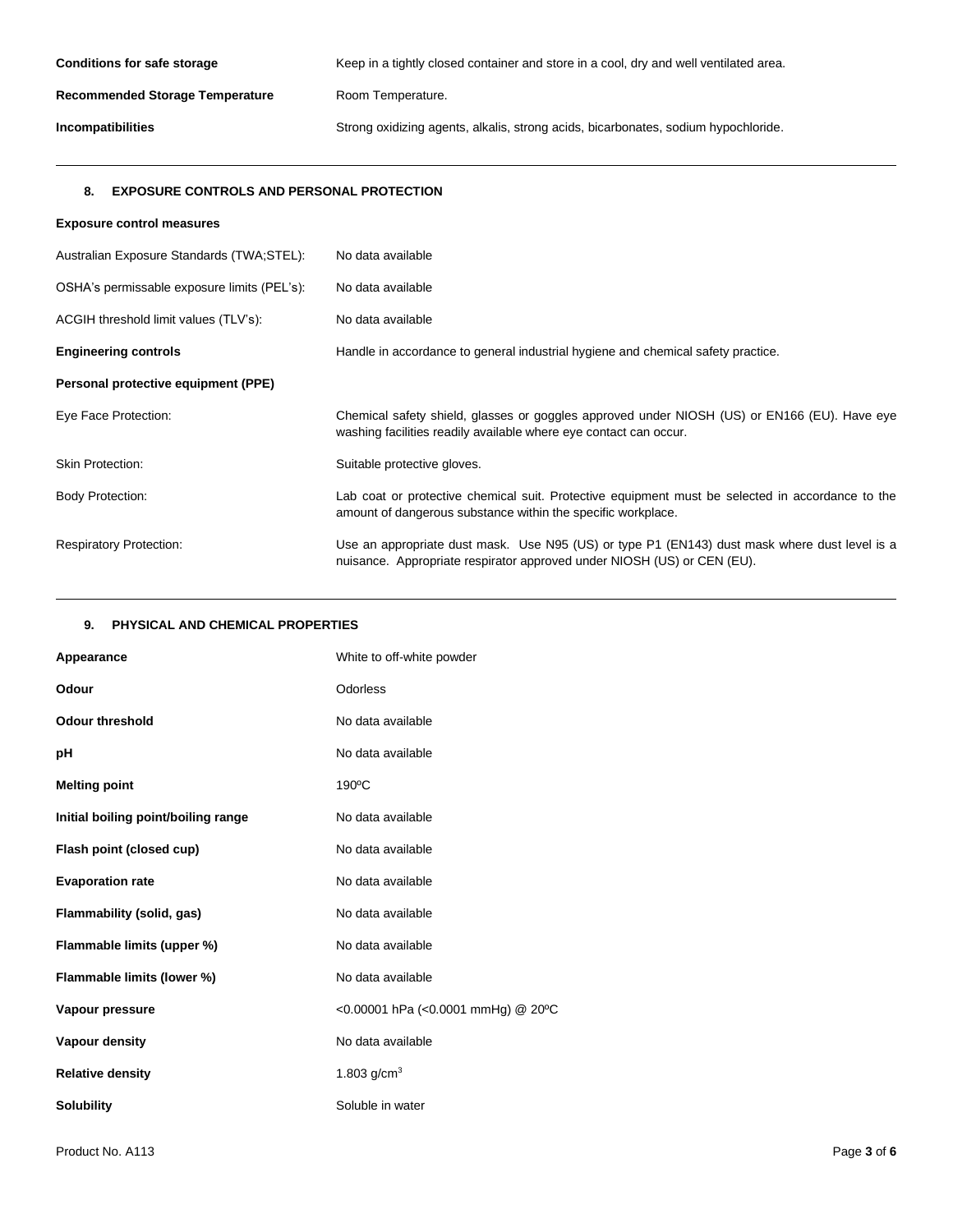| Partition coefficient (n-octanol/water) | No data available |
|-----------------------------------------|-------------------|
| <b>Auto-ignition temperature</b>        | No data available |
| Decomposition temperature               | No data available |
| Viscosity                               | No data available |

## **10. STABILITY AND REACTIVITY**

| Reactivity                         | No data available                                                                  |
|------------------------------------|------------------------------------------------------------------------------------|
| <b>Chemical stability</b>          | Stable under normal conditions of use and recommended storage conditions.          |
| Possibility of hazardous reactions | No data available.                                                                 |
| <b>Conditions to avoid</b>         | Excess heat, light and moist air.                                                  |
| Incompatible materials             | Strong oxidizing agents, alkalis, strong acids, bicarbonates, sodium hypochloride. |
| Hazardous decomposition products   | Nitrogen oxides, ammonia, phosphorus oxides.                                       |

# **11. TOXICOLOGICAL INFORMATION**

| <b>Acute toxicity</b>                     | $LD_{50}$ (Oral, Rat)(mg/Kg):<br>LD <sub>50</sub> (Oral, Mouse)(mg/Kg):<br>$LD_{50}$ (Dermal, Rat)(mg/Kg): |                                        | 2000<br>No data available<br>5000 |  |  |
|-------------------------------------------|------------------------------------------------------------------------------------------------------------|----------------------------------------|-----------------------------------|--|--|
| <b>Skin corrosion/irritation</b>          | No data available                                                                                          |                                        |                                   |  |  |
| Serious eye damage/irritation             | No data available                                                                                          |                                        |                                   |  |  |
| Respiratory or skin sensitisation         | No data available                                                                                          |                                        |                                   |  |  |
| Germ cell mutagenicity                    | Mouse - Liver                                                                                              |                                        |                                   |  |  |
| Carcinogenicity                           | NTP:<br>IARC:<br>Z List:<br>OSHA Reg:                                                                      |                                        | No<br>No<br>No<br>No              |  |  |
| <b>Reproductive toxicity</b>              | No data available.                                                                                         |                                        |                                   |  |  |
| Specific target organ toxicity (STOT)     | Single Exposure:<br>Repeated Exposure:                                                                     | No data available<br>No data available |                                   |  |  |
| <b>Aspiration hazard</b>                  | No data available                                                                                          |                                        |                                   |  |  |
| <b>Target organs</b>                      | None identified                                                                                            |                                        |                                   |  |  |
| Medical conditions aggravated by exposure | No data available                                                                                          |                                        |                                   |  |  |
| Routes of entry                           | Inhalation, ingestion.                                                                                     |                                        |                                   |  |  |
| Symptoms associated with overexposure     | Irritaion, sneezing, gastrointestinal upset                                                                |                                        |                                   |  |  |
| <b>NIOSH/RTECS No.</b>                    | Not Listed                                                                                                 |                                        |                                   |  |  |

**The toxicological properties of this product have not been thoroughly investigated.**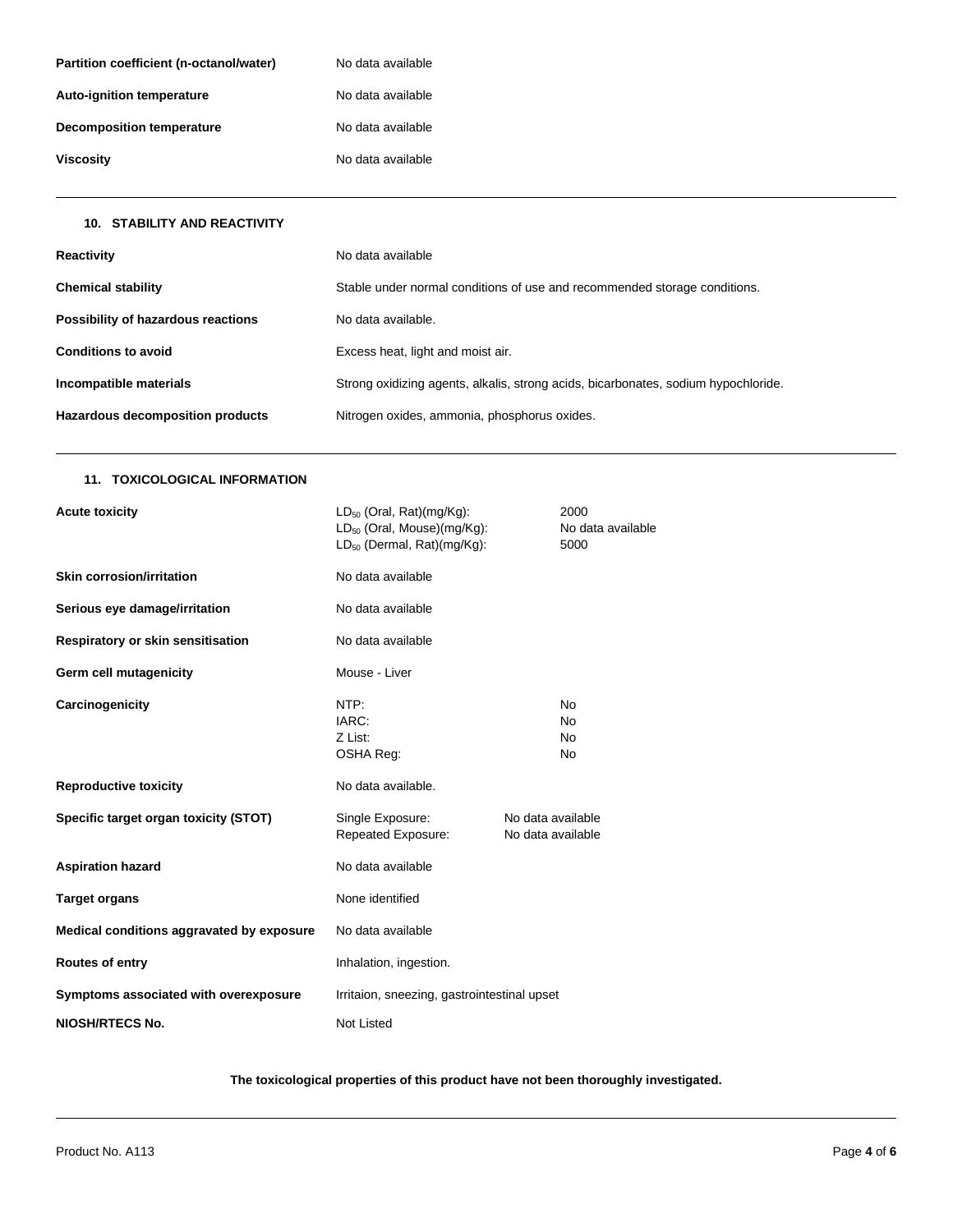# **12. ECOLOGICAL INFORMATION**

| <b>Ecotoxicity</b>                 | Toxicity to fish<br>LC50 - Oncorhynchus mykiss (rainbow trout) $-$ >85.9 mg/L - 96 hr                        |  |  |  |
|------------------------------------|--------------------------------------------------------------------------------------------------------------|--|--|--|
| Persistence and degradability      | No data available                                                                                            |  |  |  |
| <b>Bioaccumulative potential</b>   | No data available                                                                                            |  |  |  |
| <b>Mobility in soil</b>            | No data available                                                                                            |  |  |  |
| Other adverse effects              | No data available                                                                                            |  |  |  |
| <b>13. DISPOSAL CONSIDERATIONS</b> |                                                                                                              |  |  |  |
| <b>Disposal procedure</b>          | Dispose in accordance with all applicable government, state, and environmental chemical safety<br>practices. |  |  |  |
| EPA hazardous waste number         | No data available                                                                                            |  |  |  |
| <b>14. TRANSPORT INFORMATION</b>   |                                                                                                              |  |  |  |
| <b>UN number</b>                   | ADG:<br>Non-Dangerous Goods<br>IMDG:<br>Non-Dangerous Goods<br>IATA:<br>Non-Dangerous Goods                  |  |  |  |
| Proper shipping/technical name     | Non-Dangerous Goods                                                                                          |  |  |  |
| <b>Hazard Class</b>                | No data available                                                                                            |  |  |  |
| Packing group                      | No data available                                                                                            |  |  |  |
| <b>Environmental hazards</b>       | No data available                                                                                            |  |  |  |
| <b>Special precautions</b>         | No data available                                                                                            |  |  |  |
| <b>Hazchem</b>                     | Non-Dangerous Goods                                                                                          |  |  |  |

## **15. REGULATORY INFORMATION**

# **Notification Status**

| Australia (AICS):    | Listed                                                                                                                         |                                   |
|----------------------|--------------------------------------------------------------------------------------------------------------------------------|-----------------------------------|
| New Zealand (NZIoC): | Listed                                                                                                                         |                                   |
| USA (TSCA):          | Listed                                                                                                                         |                                   |
| SARA TITLE III:      | Section 302 (EHS) Ingredients:<br>Section 313 Ingredients:<br>Section 304 (EHS/CERCLA) Ingredients:<br>Section 311/312 Hazard: | No<br>No<br>No<br>No SARA hazards |

# **16. OTHER INFORMATION**

| HMIS Rating: | Health Hazard | Chronic Health Hazard | <b>Flammability</b>      | <b>Physical Hazard</b> |
|--------------|---------------|-----------------------|--------------------------|------------------------|
|              |               |                       |                          |                        |
| NFPA Rating: | Health Hazard | Fire Hazard           | <b>Reactivity Hazard</b> | Special Hazard         |
|              |               |                       |                          |                        |